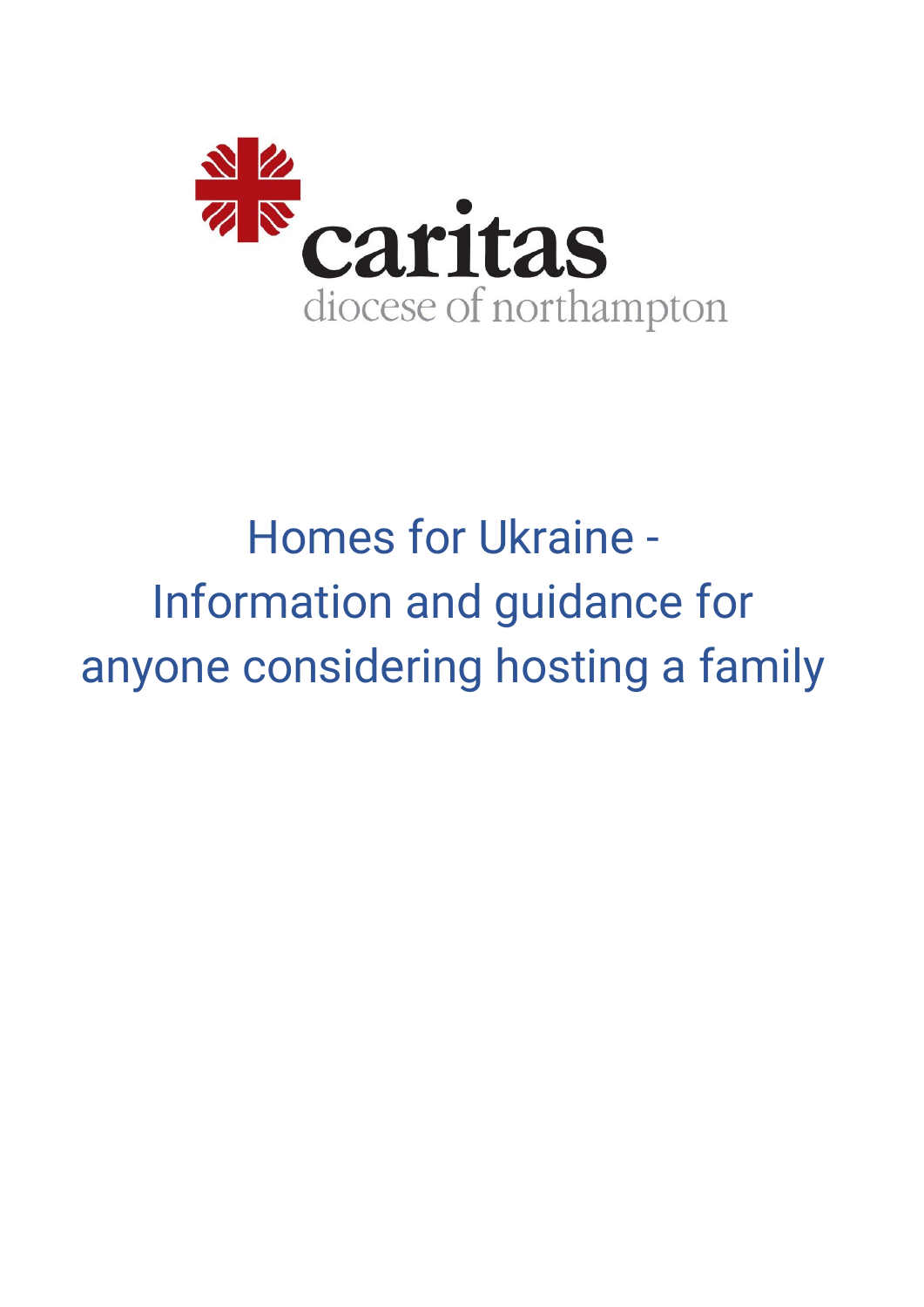# Contents

| 2.               |  |
|------------------|--|
| 3.               |  |
| 4.               |  |
| 5.               |  |
| 6.               |  |
| $\overline{7}$ . |  |
| 8.               |  |
| 9.               |  |
| 10.              |  |
| 11.              |  |
| 12.              |  |
| 13.              |  |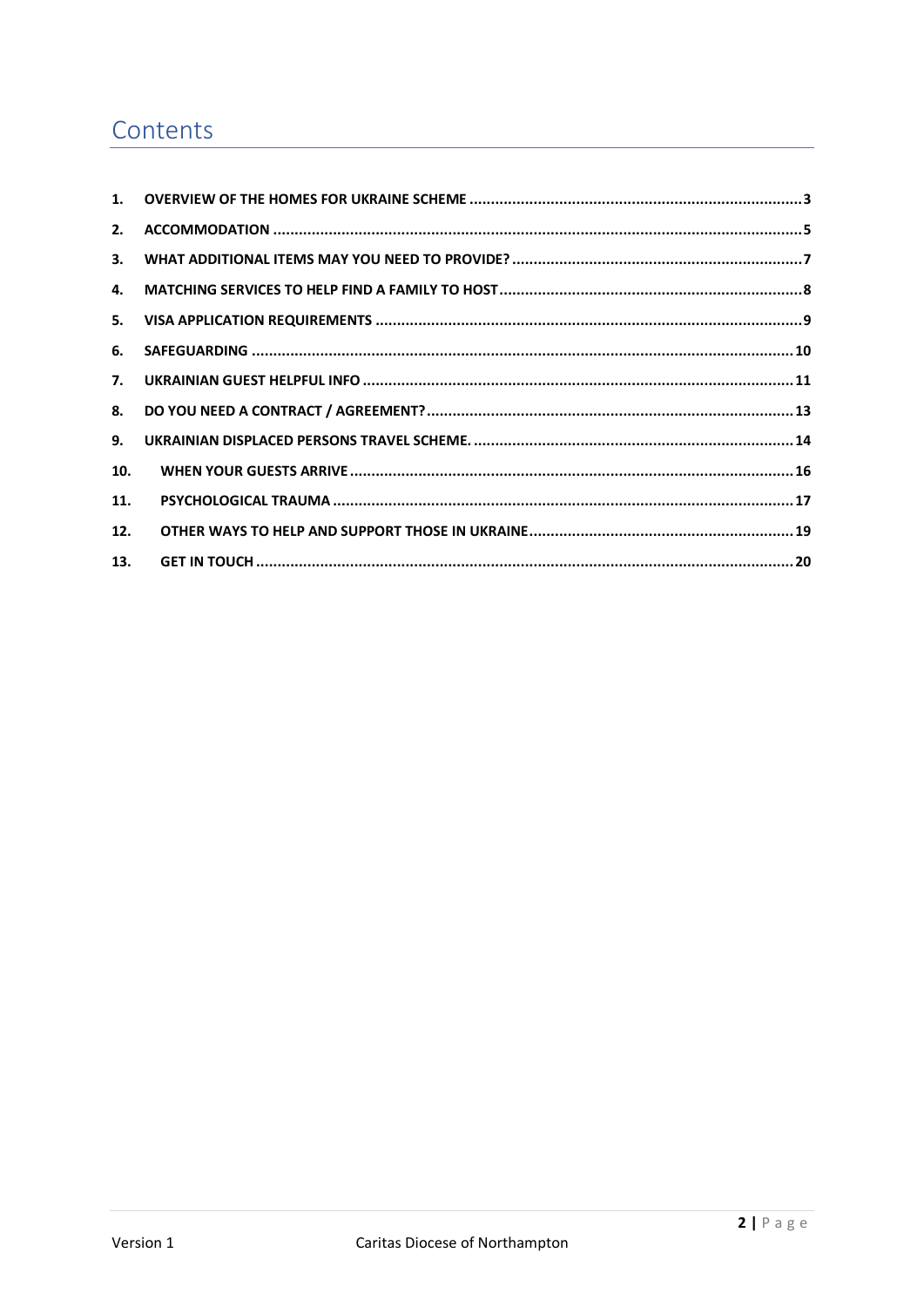# <span id="page-2-0"></span>1. Overview of the Homes for Ukraine scheme

In response to the terrible situation in Ukraine the government has launched the Homes for Ukraine Scheme which has received a great response from the public throughout the UK.

Through the Homes for Ukraine Scheme, Ukrainians forced to flee their homes are matched to 'sponsors' who may be people or organisations in the UK. You can apply to be a sponsor if you can provide a home or spare room rent-free for as long as you are able, with a minimum stay of 6 months.

If you are confirmed as a sponsor and host a Ukrainian household in your home, you will receive £350 per month as a 'Thank you' payment from the Government. In you are in receipt of a Council tax discount, this will **not** be affected.

Ukrainians arriving in the UK under this scheme will be granted 3 years leave to remain, and will be entitlement to work and access benefits and public services.

There is a great deal of information available online from local councils and national government as well as other organisations. This document has been prepared to provide a brief overview of the scheme for those thinking of becoming a sponsor and welcoming a Ukrainian family into their home or other owned property. It has been designed to give you an idea of the requirements of the scheme, and the things you need to consider. It is not a definitive guide to every aspect of the scheme, which by its very nature changes and evolves as the situation develops here and abroad. We have also included some useful information that may help in the initial days and weeks of welcoming a family into your home.

There are 5 key elements of the scheme:

• Firstly, you will need to consider if sponsorship is right for you and if so, what preparations you may need to start making – **This document should help with this**. As a sponsor you'll be expected to offer space in your house or some other self-contained accommodation that you own for Ukrainian refugees to occupy, free of charge for at least 6 months, and ideally for up to 12 months. Further information is available on the Government website here: [\(https://www.gov.uk/guidance/homes-for-ukraine-scheme-frequently-asked](https://www.gov.uk/guidance/homes-for-ukraine-scheme-frequently-asked-questions)[questions\)](https://www.gov.uk/guidance/homes-for-ukraine-scheme-frequently-asked-questions)

Your guests will have the full support of your local Council who will help and guide them to access any required services such as:

- o Medical services
- o Mental health services
- o School places for children
- o Help to make claims for Universal Credit and accessing Job Centres
- o Further education and training for work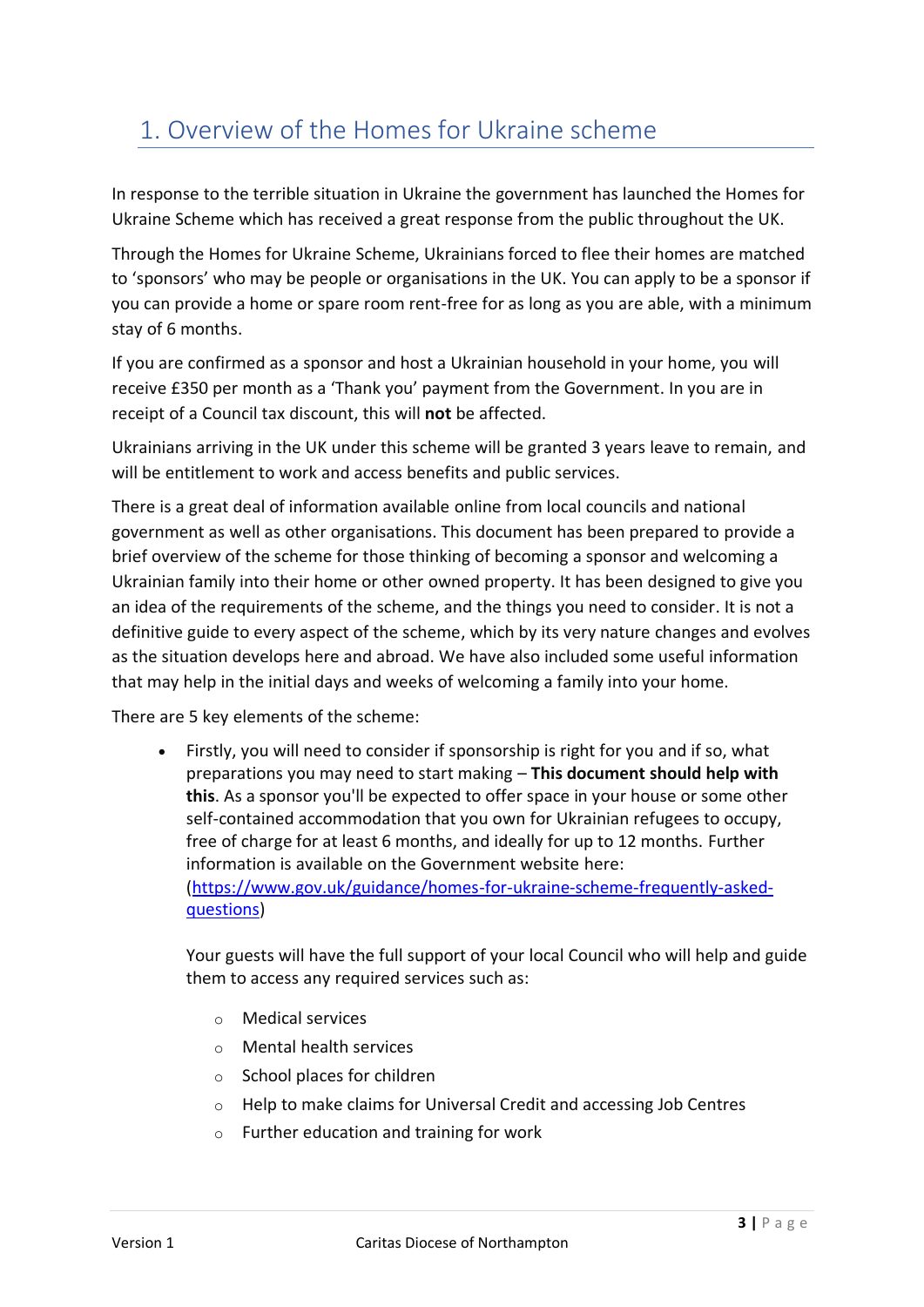- If you would like to proceed, and you do not know a family in Ukraine, you will need to be 'matched' with a suitable family from Ukraine based on the accommodation you have available and your own requirements. **See section 4. Page 8 for details of the matching service.**
- After you have been matched with a suitable family, you and the Ukrainian family will need to apply for a visa that will allow them to come to the UK. **See section 5. Page 9 for information on the visa application process.**

If the visa application is successful, then the following checks will take place.

- $\circ$  Your local council will contact you to arrange a visit to check your property is suitable and there are no safety or safeguarding concerns. **See section 2. Page 5 for information of the accommodation requirements.**
- o You and every adult in your household will be subject to DBS checks; where there are children or vulnerable adults coming to stay with you, every adult in your household will be subject to an enhanced DBS with Barred Lists check.

Ideally all these checks will happen pre-arrival, but the Councils (and the Government) recognise that this will not always be practically possible.

- Following a successful visa application and contact with your local Council you can then make arrangements with your guest family to come to the UK and welcome them into your home or property. There is support available to help Ukrainians to travel to you once they are in the UK if you are not able to meet them at their port of entry. **See section 9. Page 14 for information on the travel scheme.**
- When your guests have arrived, it will be important to help them settle into life in a different country as quickly as possible. So, any help you, or friends, or the local community can offer to help them to get to know the local area, find shops, contact the Council resettlement office, open a bank account, register with a G.P. etc. would be very helpful. **See section 7. Page 11 for useful information.**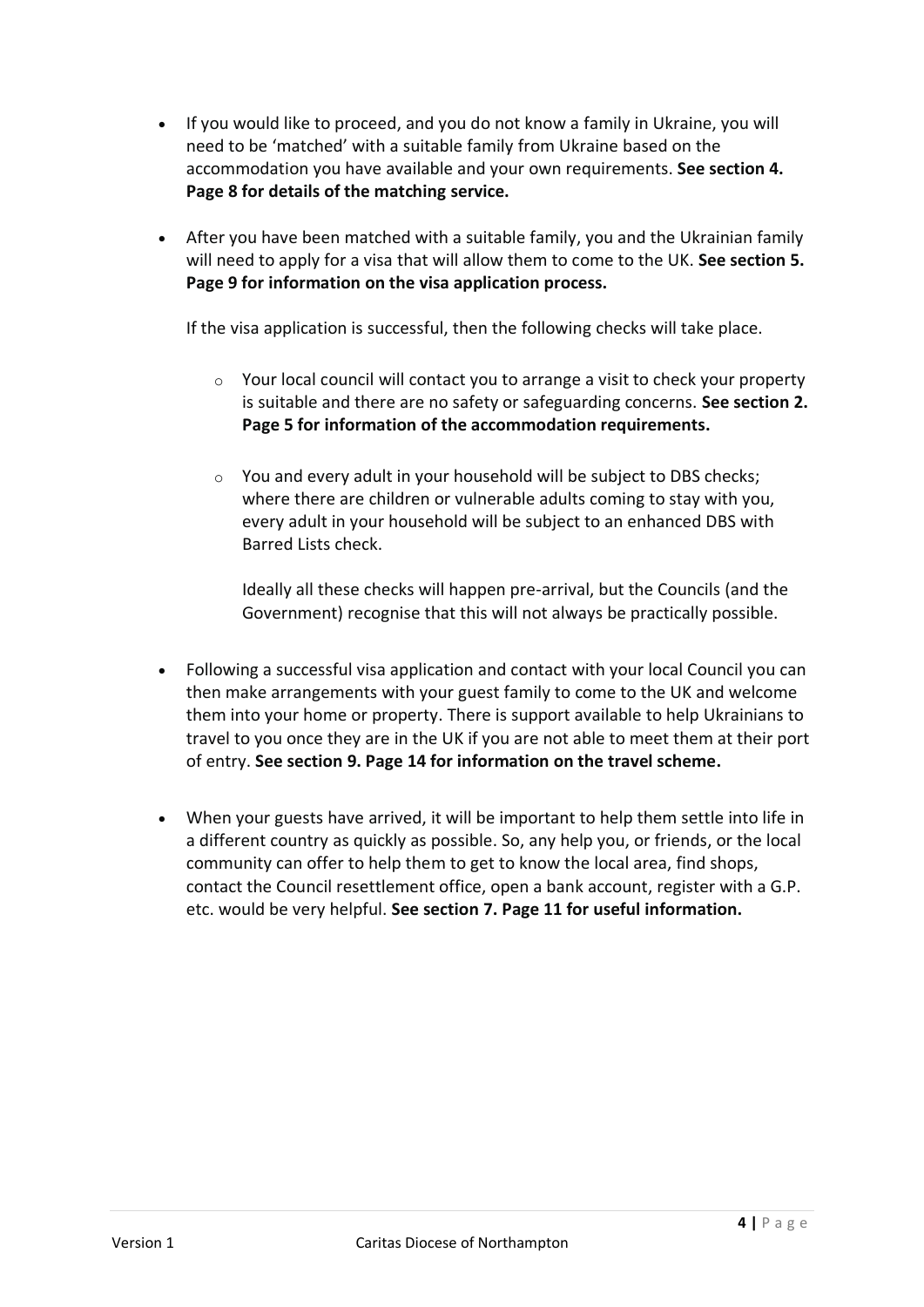# <span id="page-4-0"></span>2. Accommodation

**Time Requirements:** You should be prepared to offer at least six months of stable accommodation.

**Accommodation:** Depending on your circumstances this can be anything from an empty room in your home to an unoccupied property if it's safe, heated, and free from health and safety hazards. Guests should have adequate access to bathroom and kitchen facilities.

**Number of Guests:** You should also consider how many people you can accommodate so that they all have sufficient space. Two people should not be in one room unless they are: adult cohabiting partners; a parent and child; two siblings of the same gender if aged over 10; two siblings regardless of gender if aged under 10. Individuals who didn't previously know each other should not be given the same room.

### Accommodation should:

- Be kept clean and in a reasonable state.
- Have adequate kitchen and bathroom space.
- Have access to drinking water.
- Have a working smoke detector on each floor of the property and other fire safety precautions suitable for the building e.g. fire doors or escape routes as appropriate see:<https://www.gov.uk/government/publications/make-your-home-safe-from-fire>
- Have a working carbon monoxide detector in any room containing a solid fuel burning appliance (e.g., a coal fire, wood burning stove).
- Have sufficient heating to keep the property at a comfortable temperature.
- Have safe gas appliances, fittings and flues and have undertaken a Gas Safety check within the last year (see [https://www.hse.gov.uk/gas/domestic/faqlandlord.htm\)](https://www.hse.gov.uk/gas/domestic/faqlandlord.htm).
- Have safe and working electrics, which a qualified electrician can help with if you are unsure.
- Be almost entirely free of damp or mould.
- Have doors and windows at entry level that lock properly.
- Be easy and safe to move around in, without excessively steep staircases.
- If accommodation is being offered to children the relevant age-appropriate safety precautions must be in place such as stair gates, socket covers, cupboard locks and upstairs window locks etc.

#### What checks will be done?

In addition to checks prior to visas being issued, all households will be visited to ensure the accommodation is fit for purpose and suitable to receive guests.

If the accommodation is self-contained or if only adults without specific vulnerabilities are coming into the property, then basic DBS checks are undertaken on all adult members in the sponsor household.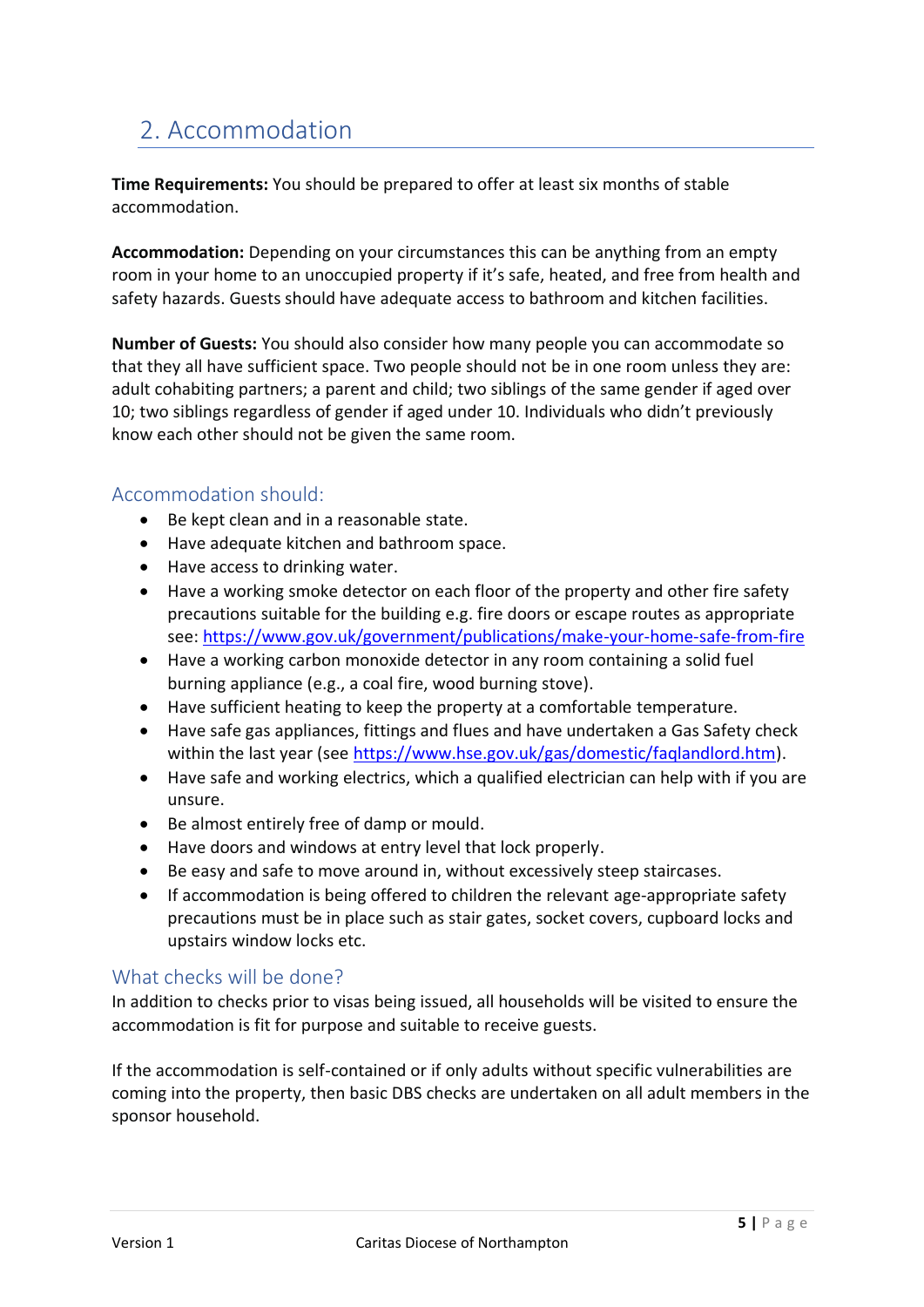### Children under 18

If children under the age of 18 are going to be accommodated in the household, then an Enhanced DBS check (including a check of the Children's Barred List) will be undertaken on all people in the sponsor's household over 16.

Local Authorities will follow existing guidance for regulated activity with vulnerable adults. Where the local authority officials know that there is an adult guest arriving in the household, who is vulnerable (due to illness, disability, or age) and has particular needs for which the sponsor is to provide support, a request for an enhanced DBS check with check of the Adults' Barred List can be made.

### What about any council tax discount?

Council tax discounts, if currently received, will not be affected if you sponsor and host a Ukrainian family in your home. Additionally, the Government is offering a £350 a month 'thank you' payment to all sponsors.

### What about your mortgage / household insurance?

Depending on your circumstances, you will need to check with your landlord, freeholder or mortgage provider, and also your property insurance company to check if they have any policies which you need to be aware of. It is important that hosts think through any possible implications for your property tenancy, mortgage, lease, and insurance before your guest arrives in the UK. Insurers have agreed that for homeowners accommodating Ukrainian Nationals in their home, there is no need to contact them on the basis that you are accommodating non-paying guests. In other situations, including where the sponsor is a landlord or a tenant, you will need to contact your insurer.

Lenders have committed to enable as many borrowers as possible to participate in the scheme. If you have a mortgage on the property that is to be used, you will need to contact your mortgage lender or refer to your mortgage lenders and insurer's websites where further advice may already be available.

#### What arrangements / agreements should you put in place with your guests?

It is best to set a few clear expectations between you and your guests. As a sponsor you may want to draw up an agreement with your guests that sets a few ground rules, such as sharing use of common areas of the house, or concerning things like smoking, alcohol, or noise.

When the sponsor wants to bring this arrangement to an end after the initial 6 months, they can ask their guests to leave by giving reasonable notice. As the sponsor will not be charging rent an assured shorthold tenancy is not created but if the arrangement changes from sponsorship to one where rent is charged, the position will be different.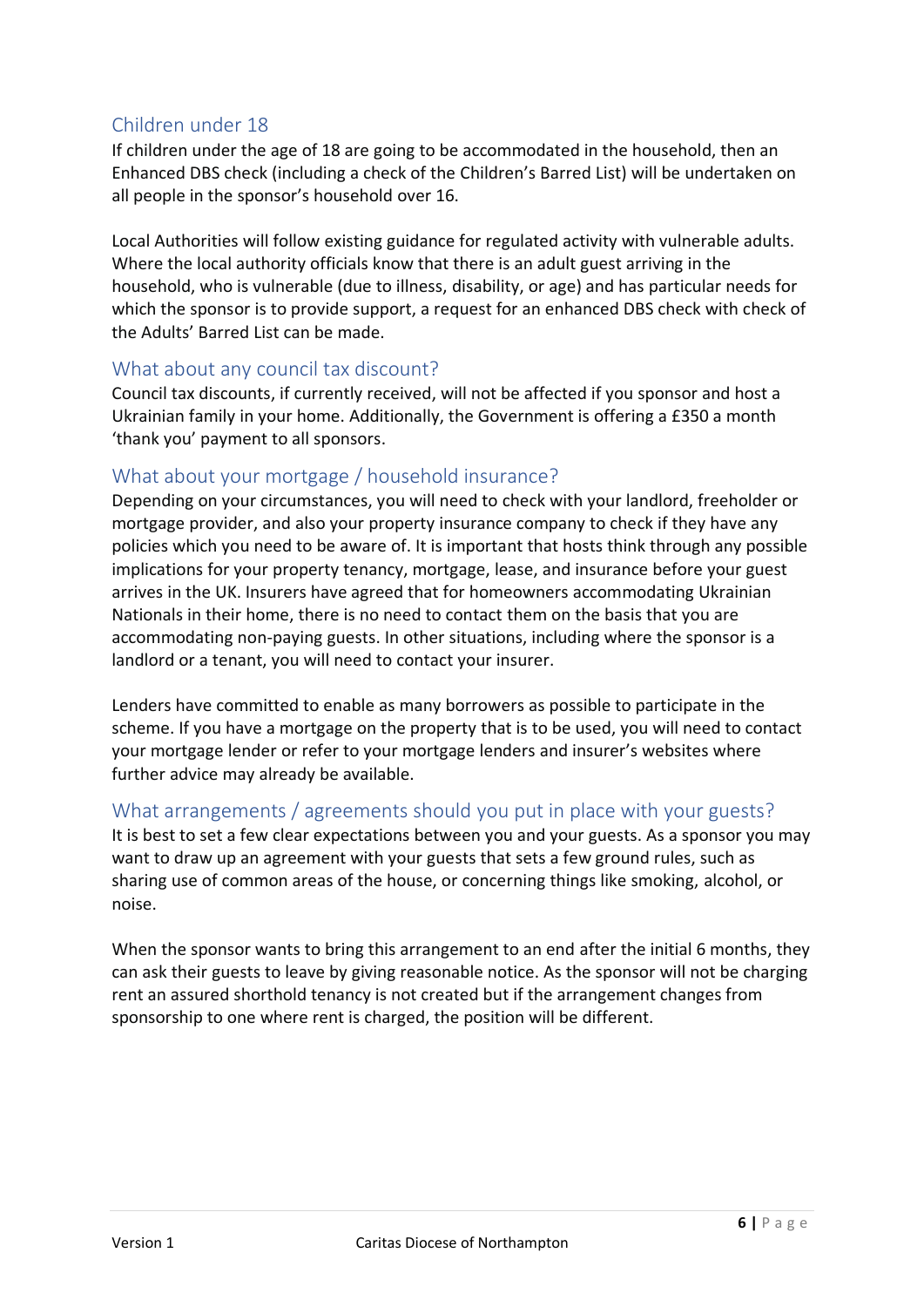# <span id="page-6-0"></span>3. What additional items may you need to provide?

The following items should be provided to help create a welcoming and pleasant home for guests and hosts alike.

- Clean bedding (sheets, duvet covers, duvets, pillows, and pillowcases) and towels.
- Storage for clothing.
- Kitchen cupboard and fridge space for food storage.
- Access to kitchen facilities and cooking equipment.
- Bathroom storage space for personal items.
- Keys to the property.
- Access to laundry facilities.
- Access to an eating area.
- Privacy for both the hosts and the guests.
- Connectivity access to Wi-Fi, television, and radio.
- Simple and clear house rules, such as smoking, noise, guests etc.
- Provision of toiletries for use on arrival.
- Local area information, such as bus routes, schools, doctors, shops, parks etc.

### If young children are present, then these additional provisions will be needed:

- Cupboard locks on cupboards housing cleaning products, medicines, and other hazardous materials.
- Window locks on upstairs windows.
- Socket covers in unused electrical sockets.
- Stair gates at the top and bottom of any stairs.
- Access to age-appropriate equipment, cots, bed guards, highchairs etc.
- Secure and safe gardens with locks on gates.
- Provision of some age-appropriate toys if possible.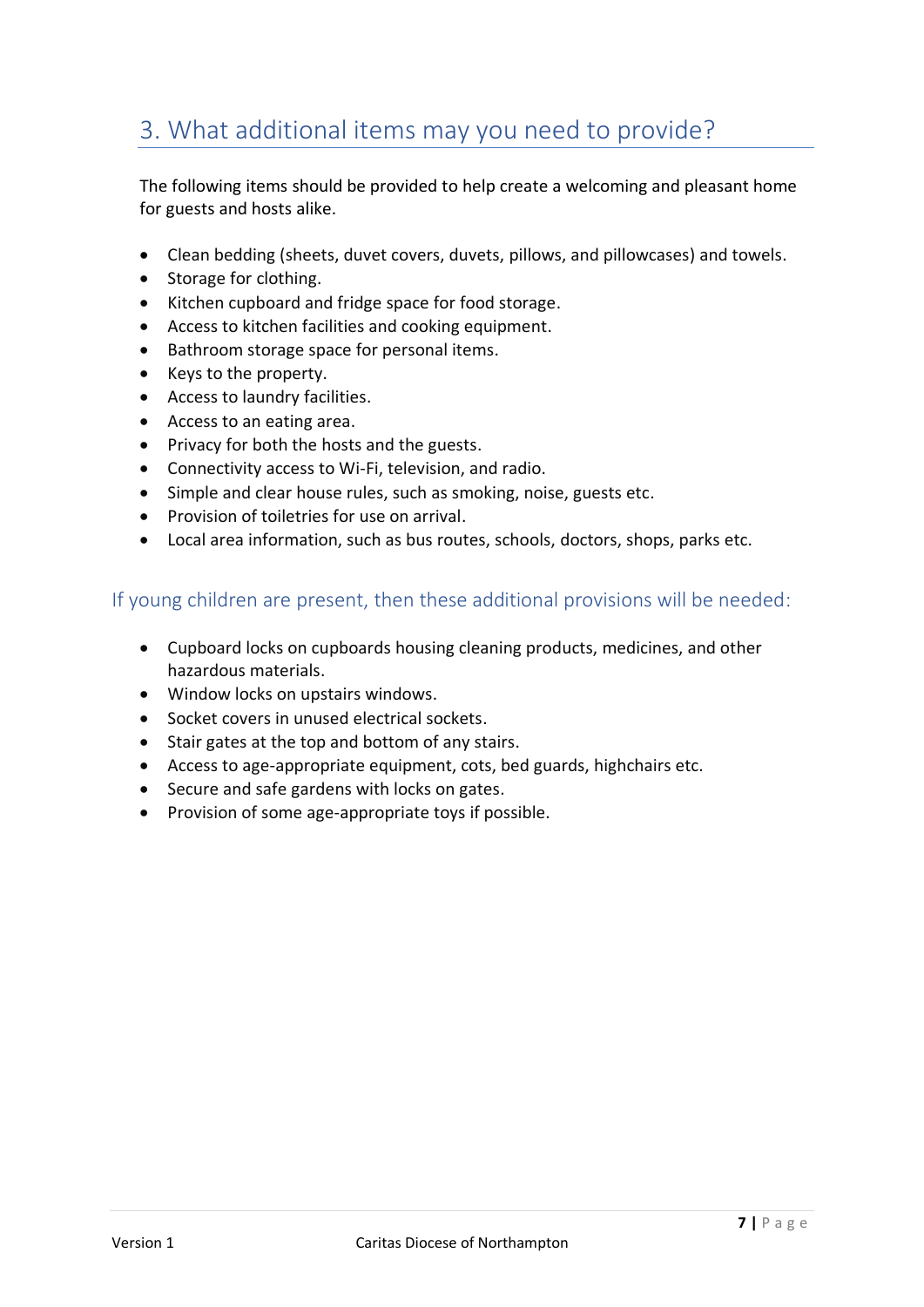### <span id="page-7-0"></span>4. Matching services to help find a family to host

We are currently working on two options for the important matching service, and we are also building associations abroad to help match Ukrainian families who wish to come to the UK with suitable families here. We are also working closely with local and national government departments. If you would like to discuss finding a family to host, please contact the Caritas Office to discuss these options further.

[caitas@northamptondiocese.org](mailto:caitas@northamptondiocese.org)

01604 434362

You can also contact **Reset** who are working in collaboration with the Government to offer a matching, training, and support service to sponsors and refugees under the Homes for Ukraine Scheme. See:<https://www.homesforukraine.org.uk/>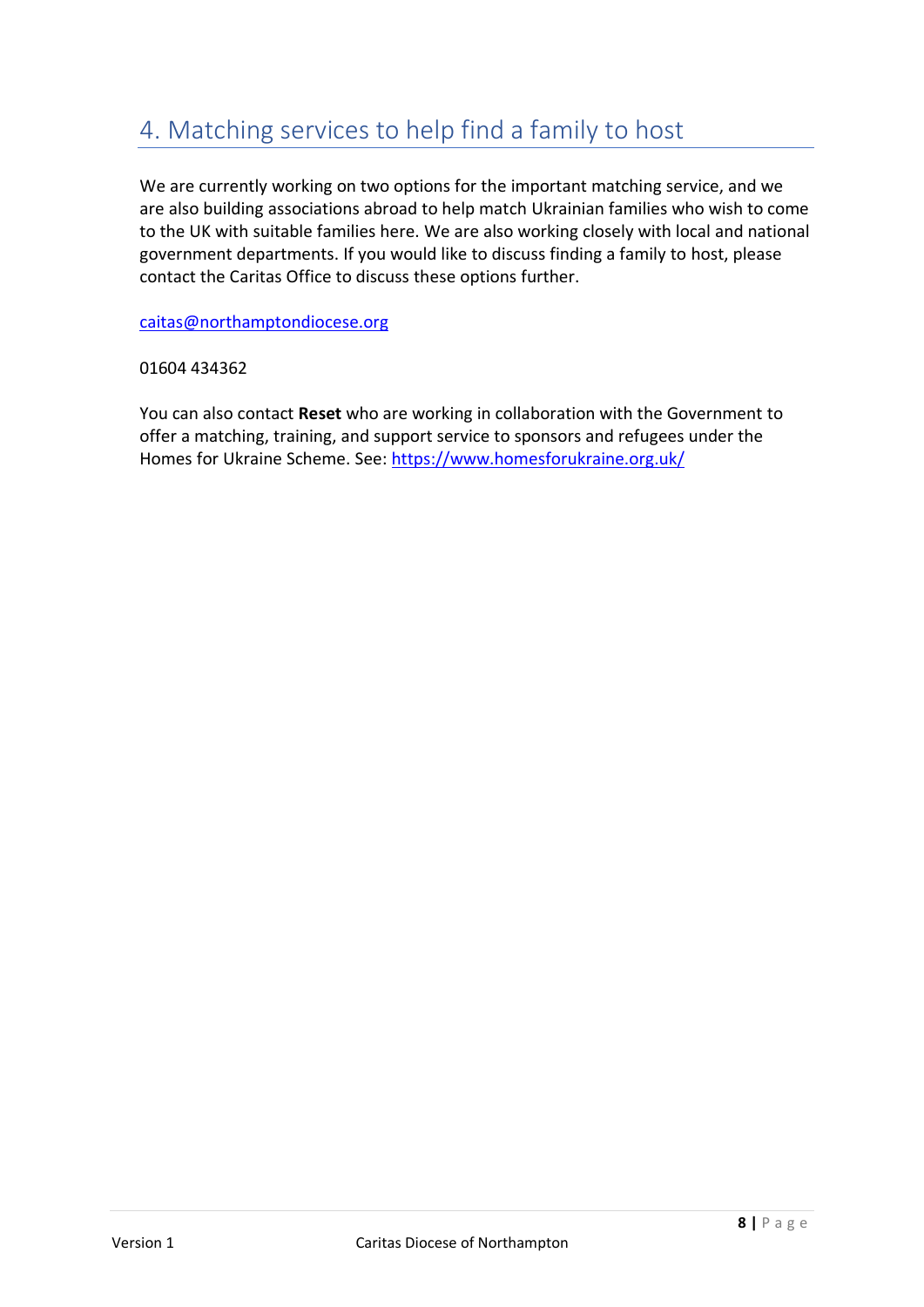# <span id="page-8-0"></span>5. Visa application requirements

Prior to starting an online visa application, please ensure that you have the following information and documents available as this will allow you to complete the process quickly and easily. It is currently not possible to save and return to a previously started application. If incorrect information is provided, the application will be denied and it will need to be started again.

### UK Sponsors need:

- Email address.
- Phone number.
- Digital copy of sponsor's valid passport.
- Digital copy of the valid passports of everyone in the household over 18.
- Digital copy of a recent Utility bill.
- The month and year you have moved into the property.

#### Ukrainian guests visa requirement:

If the guest holds a valid Ukrainian international passport, or an expired Ukrainian international passport with a formal extension stamp issued by the Ukrainian government, they will need to complete an application online, and will need the following:

- Digital copy of passports for every person in the group, regardless of age.
- Proof of address in Ukraine.
- E-mail address.
- Contact phone number.

The process can be relatively time consuming, so do please contact the Caritas office and we can assist you with this process.

#### **If the Ukrainian guest does not hold a valid Ukrainian international passport they will need to book and attend an appointment at a UK [Visa Application Centre.](https://www.gov.uk/find-a-visa-application-centre) (Details below)**

#### Visa Application Centres (VAC's)

VACs in Ukraine are currently closed. You can apply at a VAC in other countries if you are able to travel to it safely.

There is currently a temporary VAC for people applying for the Ukraine Sponsorship Scheme in [Rzeszow, Poland](https://pos.tlscontact.com/rze_en/address). You'll need to complete your online application and book an appointment before attending the Rzeszow VAC - walk-in appointments are currently not accepted.

VACs are currently operating throughout Europe including:

| <b>Budapest, Hungary</b>  | https://pos.tlscontact.com/bud_en/address |
|---------------------------|-------------------------------------------|
| Warsaw, Poland            | https://pos.tlscontact.com/waw_en/address |
| Chisinau, Moldova         | https://pos.tlscontact.com/kiv en/address |
| <b>Bucharest, Romania</b> | https://pos.tlscontact.com/bbu_en/address |
| Paris, France             | https://pos.tlscontact.com/par_en/address |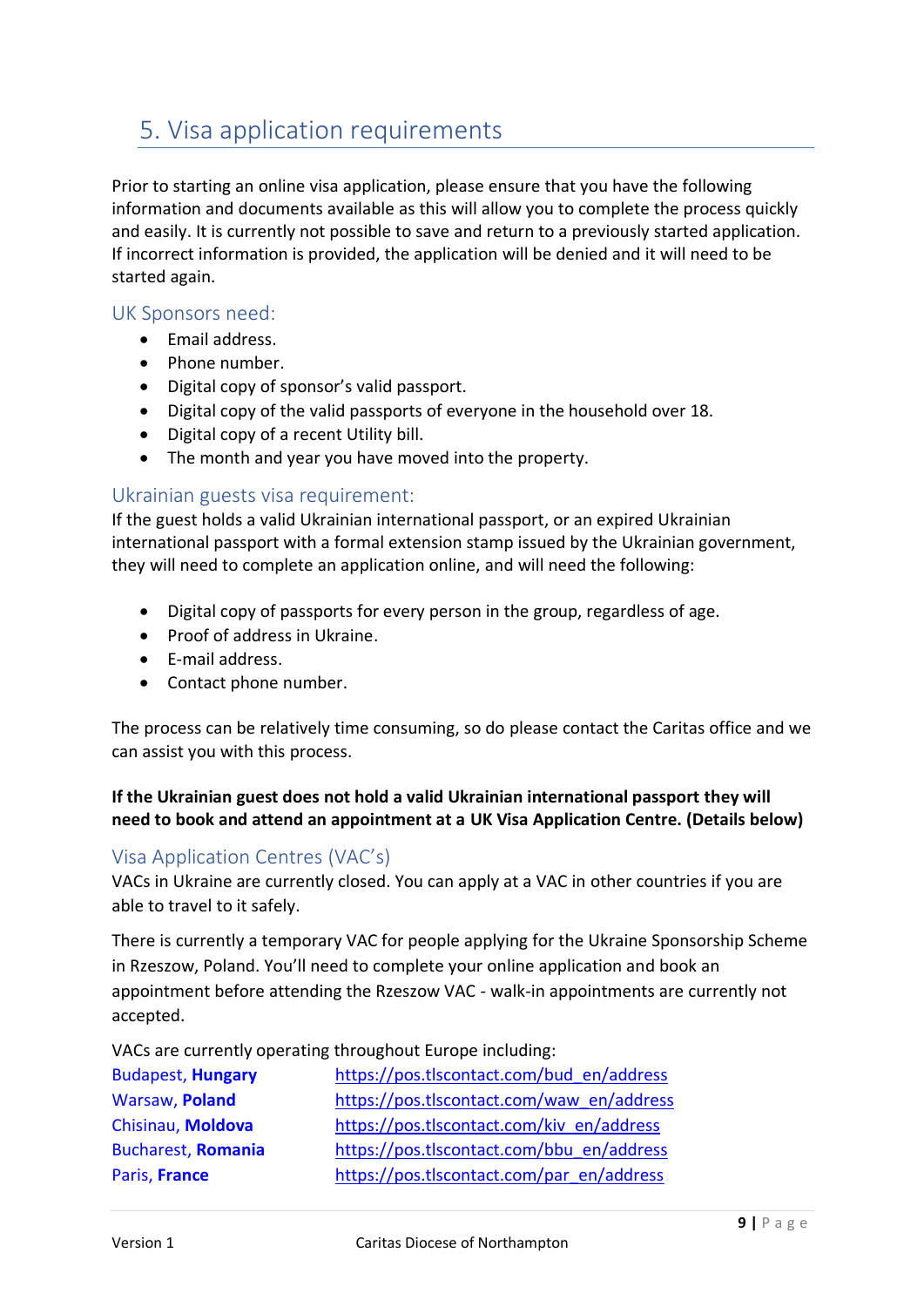# <span id="page-9-0"></span>6. Safeguarding

The UK government and local councils will undertake basic safeguarding checks as part of the process leading to the visa being issued.

Prior to arrival in the UK, those who are hoping to come here will need to meet standard security checks prior to being issued with a visa.

Host families will also undergo eligibility and suitability checks prior to any visa being issued. All adults in sponsors' households will be subject to DBS checks. Accommodation inspections will be carried out by local Councils. The level of check is determined by the age and needs of the guests. Councils have a statutory duty to promote the welfare of adults and children at risk and reserve the right to check in on guests and inspect accommodation once they have arrived.

### Awareness

Once your guests arrive in your home there are things that you need to consider due to the change of circumstance within your living arrangements. These will differ depending on who you have living within your home and their ages.

You should ensure that you do not inadvertently put either yourself or your guest in an uncomfortable situation, example of this could be visiting the bathroom at night or dressing for comfort in hot weather or during the evenings. Be aware that there are others in the house. Ensure that there is adequate privacy for both you and your guests. For example, ensure that you knock and obtain permission prior to entering rooms that have been allocated to your guests. Always knock-on closed bathroom doors to ensure they are vacant before entering.

Be aware of personal space and respect each other. People are all different and what is normal for some may not be normal for others. Your guests may have different customs and cultures, use different food ingredients, and cook foods that taste and smell different to yours, tolerance is the key to dealing with this.

If your guests have children, this may be challenging at times and may be tiring for a host if this is something they are not accustomed to on a regular basis.

If you have any questions or need any clarification, please contact the Diocesan Safeguarding Office on 01604 723514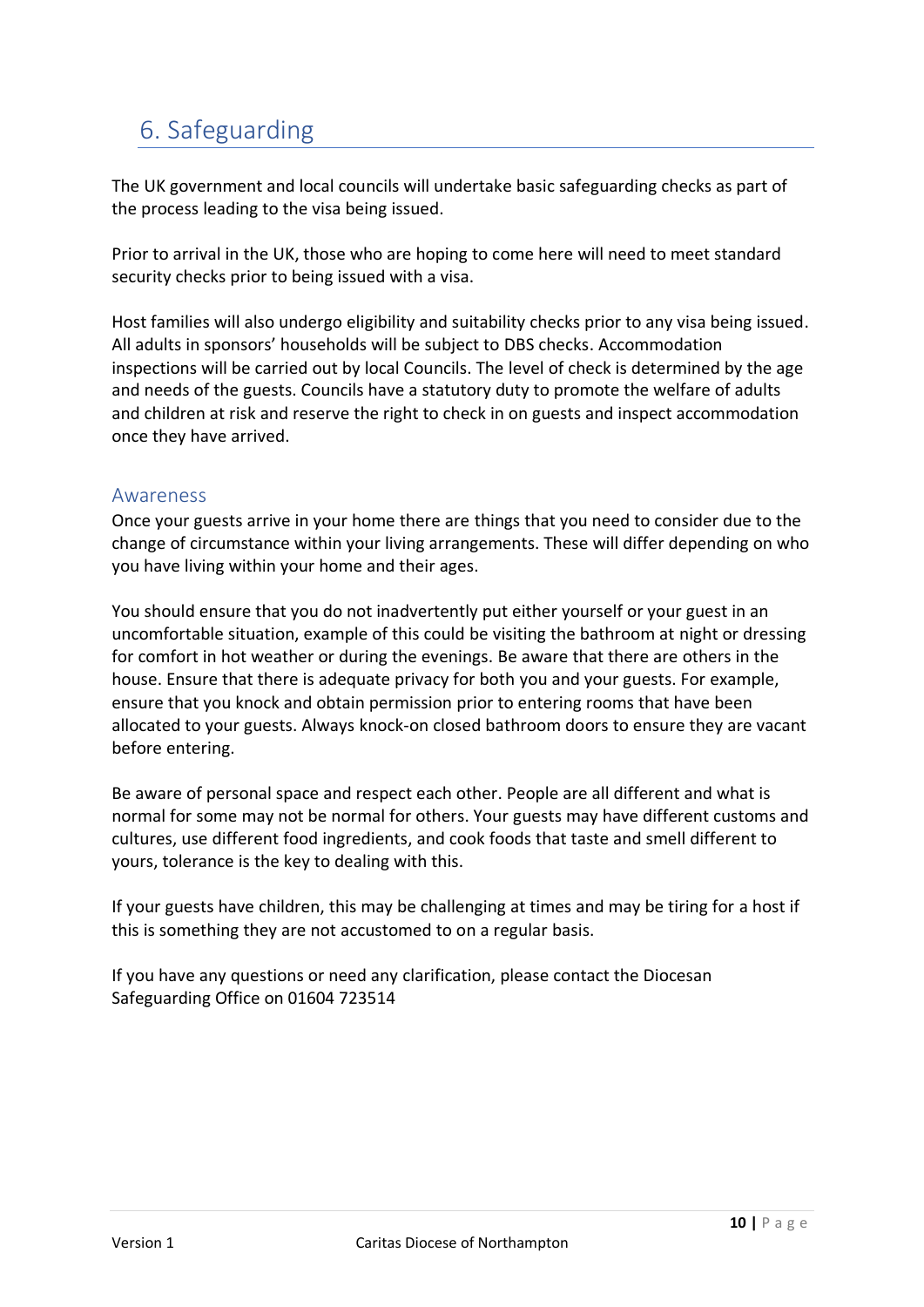# <span id="page-10-0"></span>7. Ukrainian guest helpful information

The following information is provided to help hosts have an understanding and awareness of some cultural differences they may encounter.

### Kitchen & mealtimes

Eastern Europeans enjoy drinking tea (as do many in the UK) but some drink it a bit differently. A common choice is black tea with lemon and sugar or honey. Another favourite is black tea with confiture/jam. Tea with milk is not very popular.

They love bread! Not necessarily toast bread but loaf bread - sourdough, wholemeal etc. Eaten with proper butter (not the easy spread one). Sour cream is popular in the kitchen, it is added to soup.

Mealtimes tend to be a bit different – they start with breakfast, sometimes followed by a second breakfast (more of a snack) and then the biggest meal of the day comes at lunchtime. This is often a two or three course meal: soup followed by a main and maybe dessert. Supper, eaten in the evening, is again a smaller meal (more akin to a sandwich at lunchtime).

### Comfort

Eastern European houses tend to be very, very warm in winter. Many people live in blocks of flats and those are often heated by the council, so heating is set high. It is a surprise to most Eastern Europeans when they visit their British friends how cold the houses are. You may consider providing your guests with an extra blanket while they adapt to their new home.

Slippers are very important and worn in most houses. It is possible that your guests may either bring slippers with them or wish to quickly purchase a pair.

Some people insist on changing into 'loungewear' as soon as they come into the house. Many were told by the older generation that wearing 'out of the house' clothes inside brings in dust and dirt from the street and will insist on wearing two different outfits throughout the day, depending on whether they are in or out.

#### Children

Children in Eastern Europe tend to dress in warmer clothes than in the UK (it's colder there plus there is a strongly held belief that a child may catch a cold if underdressed). Don't be surprised if guests insist that a small child must wear a hat well into spring if not year-round (to protect them from the cold or the sun).

Children are given homework every day so it will be a pleasant surprise for your guests to find out that that may not be the case. They also go to school for different number of hours per day (depending on their age they tend to be in school for anywhere between 4-9h a day). It might take them some getting used to the regularity of English schools.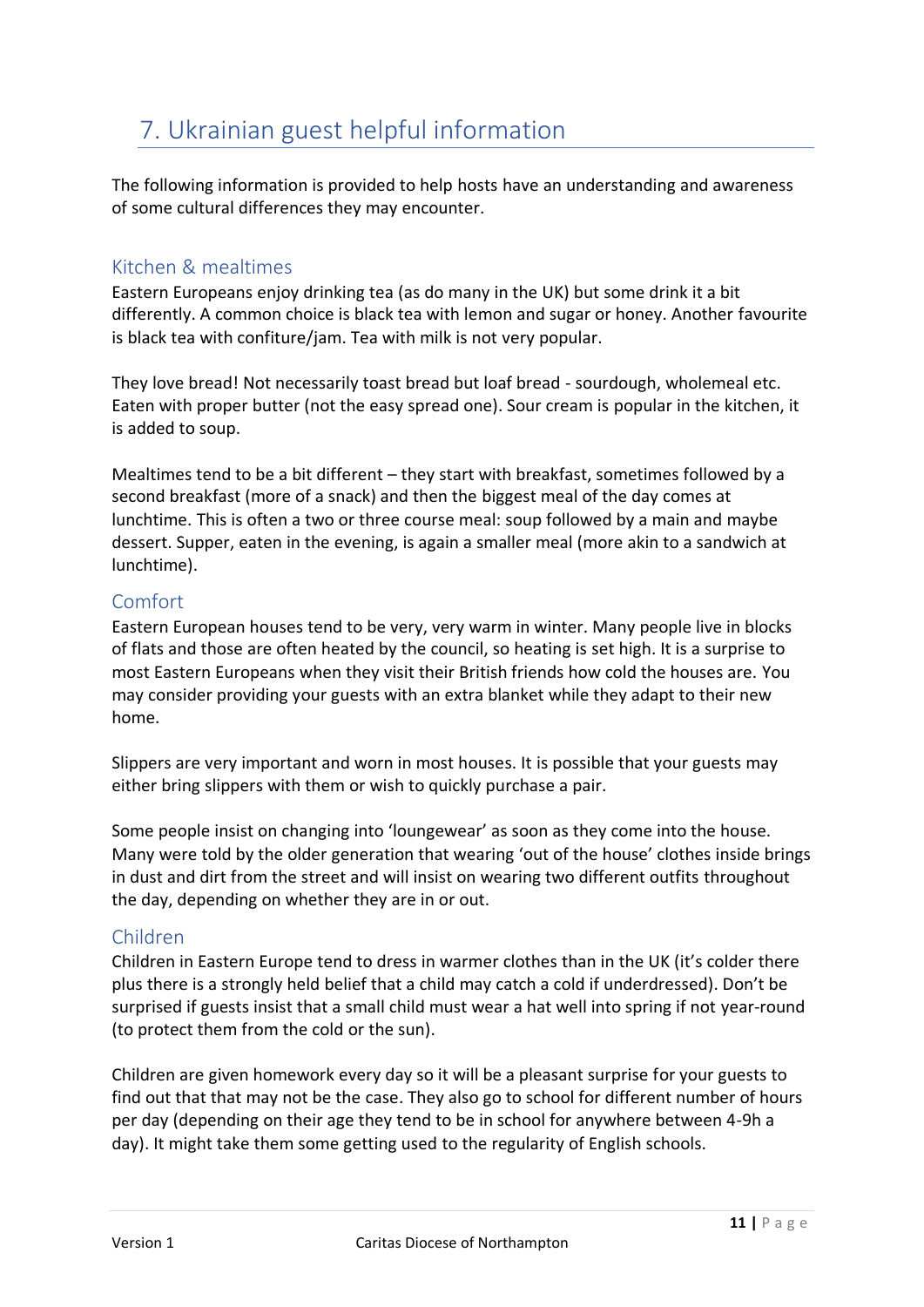### **Health**

It is much more common in Eastern Europe to visit a doctor with mild symptoms. It is also much more common to be prescribed antibiotics and to take a range of different medicines and over-the-counter medicines. While there are home-remedies that are passed down the generations and it may come as a shock if they are told to take paracetamol and to rest rather than be prescribed something specific.

#### Getting along

Eastern Europeans tend to be more blunt than British people. In a direct translation saying, 'Can you pass the salt?' is very polite and typically a 'please' wouldn't be necessary. Much of manners is expressed through phrasing something as a question rather than by using specific phrases. It is a small thing but worth to keep in mind that your guests will not be accustomed to saying please and thank you. They might also not understand subtle hints such as 'would you mind doing x' - for them that will be a question, demanding a yes or no response. It might be worth using simpler phrases such as 'please do x' while you are finding a common tongue with your guest.

#### Work

Working hours tend to be different. It is normal to start work at 7am and finish around 3pm. While your guests probably won't be looking for jobs immediately it might be a good idea to specify to them what are your working hours, so they know when to expect you home or when you might be in meetings.

In most UK towns there will be a Polish shop that will stock items that your guests will be familiar with. In big cities there is also a Polish section in supermarkets. Your guests might feel much more comfortable shopping there at the start, while they learn about British equivalents.

Ref: https://www.facebook.com/anxietyswansea/posts/484460856735622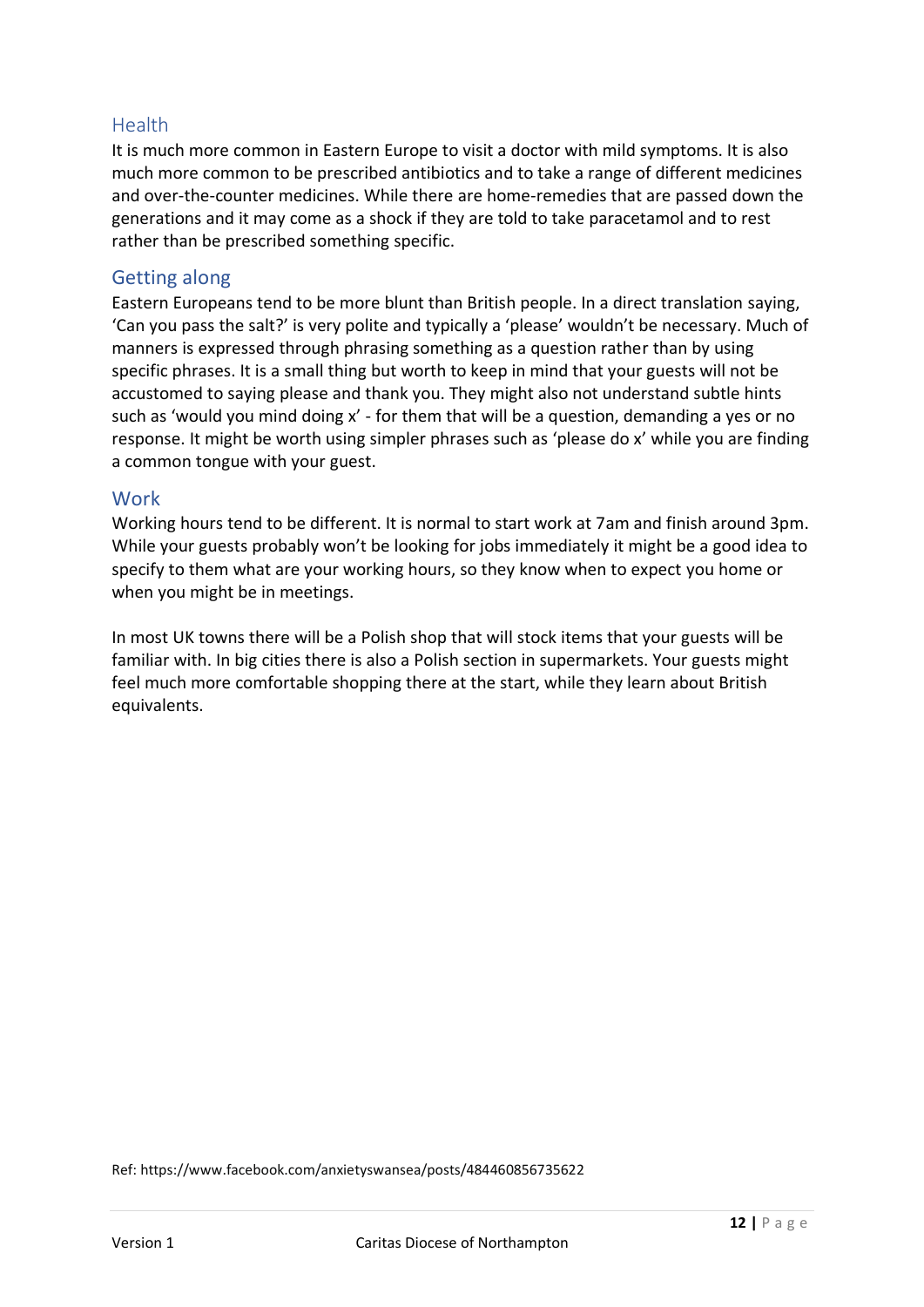# <span id="page-12-0"></span>8. Do you need a contract / agreement?

It's best to set a few clear expectations between you and your guests. As a sponsor you may want to draw up an agreement with your guests that sets a few ground rules, such as sharing use of common areas of the house, or concerning things like smoking, alcohol, or noise.

When the sponsor wants to bring this arrangement to an end, they can ask their guests to leave by giving reasonable notice. As the sponsor will not be charging rent an assured shorthold tenancy is not created but if the arrangement changes from sponsorship to one where rent is charged, the position will be different.

### Agreements

There is no requirement to use either kind of agreement as shown below as part of the sponsorship scheme, but it could be helpful in ensuring all parties are clear on the terms of their arrangement, including agreement on who will pay the council tax bill. Some mortgage lenders may ask for a licence agreement to be used.

There are two kinds of agreement that could be used depending on the circumstances:

If your guests are sharing accommodation with you, for example using guest bedrooms and sharing a kitchen with you, the [Excluded Licence Agreement](https://assets.publishing.service.gov.uk/government/uploads/system/uploads/attachment_data/file/1064719/220330_FAQ_ExcludedLicencingAgreement_Final.odt) is most suitable.

#### Excluded Licence Agreement

https://assets.publishing.service.gov.uk/government/uploads/system/uploads/attachment\_d ata/file/1064719/220330\_FAQ\_ExcludedLicencingAgreement\_Final.odt

If your guests are living in self-contained accommodation (such as a holiday let) then the [Excluded Tenancy Agreement](https://assets.publishing.service.gov.uk/government/uploads/system/uploads/attachment_data/file/1064718/220330_FAQ_ExcludedTenancyAgreement_Final.odt) is most suitable.

Excluded Tenancy Agreement

[https://assets.publishing.service.gov.uk/government/uploads/system/uploads/attachment\\_d](https://assets.publishing.service.gov.uk/government/uploads/system/uploads/attachment_data/file/1064718/220330_FAQ_ExcludedTenancyAgreement_Final.odt) ata/file/1064718/220330\_FAQ\_ExcludedTenancyAgreement\_Final.odt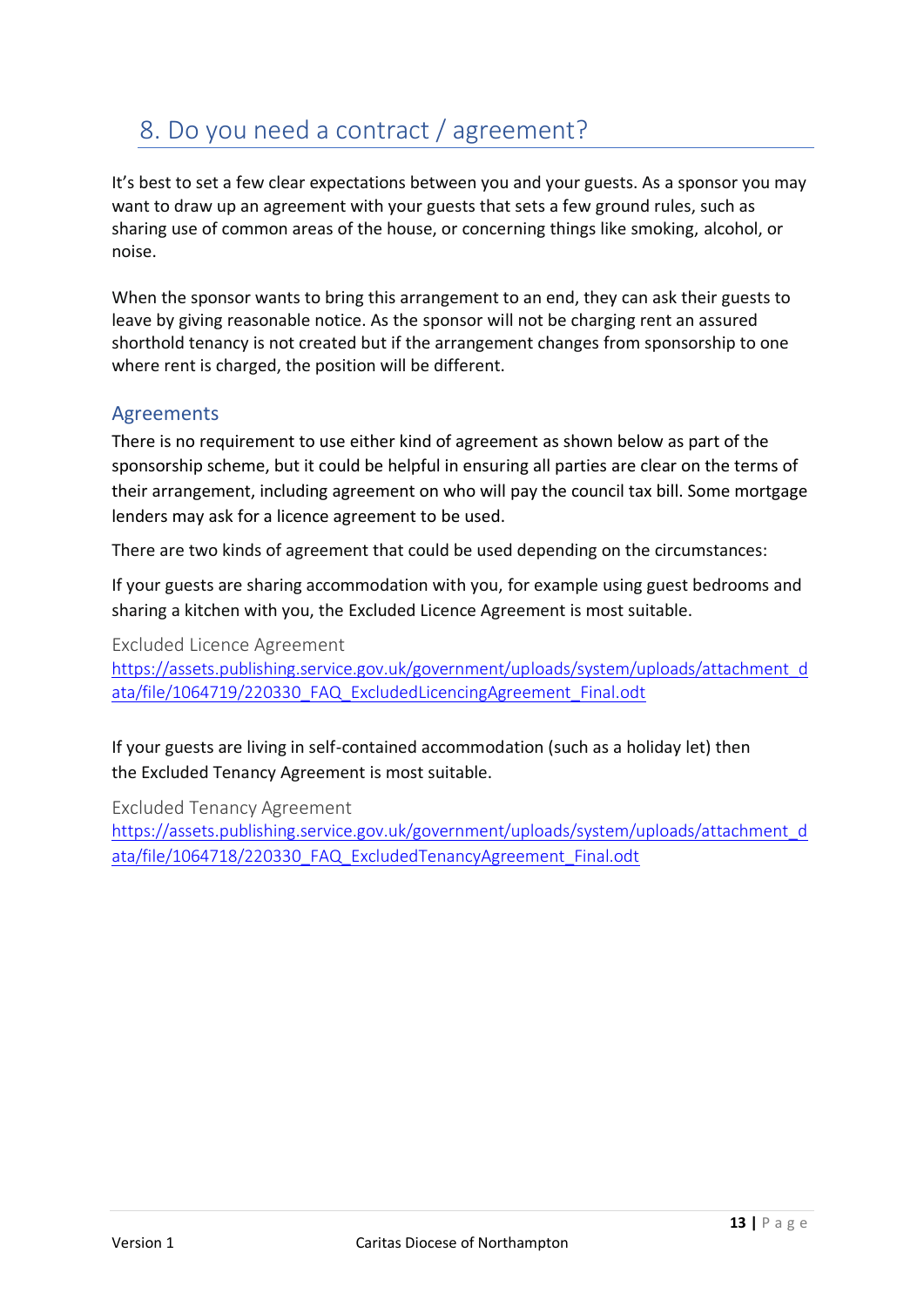# <span id="page-13-0"></span>9. [Ukrainian Displaced Persons Travel Scheme.](https://www.nationalrail.co.uk/ukraine)

Ukrainians coming to the UK are entitled to free public transport as soon as they arrive for their journey to their final destination.

From 22 March, Wizz Air announced it is supporting Ukrainian refugees by offering them 100,000 free seats on all continental Europe flights departing from Ukraine's border countries (Poland, Slovakia, Hungary, Romania).

In addition, Wizz Air recognises that many refugees have already started moving and may be stranded in other locations. As such, the airline is also offering a €29.99 rescue fare on all other flights (excluding the UAE, Iceland, and the Canaries), as well as a €69.99 rescue fare on all flights to the UAE, Iceland and the Canaries.

Stena Line travel are offering free transport onboard their ferries to Ukrainians seeking shelter in another country. They are also offering free transport to registered charity and humanitarian organisations. If safety and capacity allow, the passengers will be booked on the first available sailing and all passengers need to bring a valid passport.

Eurostar is offering free travel on its network. Passengers with a valid visa to enter the UK and a Ukrainian passport can receive the free ticket by speaking to any Eurostar team member at Paris Nord, Brussels-Midi, Lille Europe, or Amsterdam Central.

**Guests will be asked to produce their passport or Ukrainian government ID for free travel on buses or trains**

### Welcome Points

There are several major entry points to the UK, including airports, where there will be Welcome Points for guests to meet you and where guests can seek support, including to arrange their onward travel.

These have been established at the following major port of entry locations: **Airports** - Stansted, Luton, Heathrow, Manchester, Birmingham & Gatwick**. Rail** - St Pancras International.

There are also welcome arrangements set up or on standby at the following locations:

**Airports** - Bristol, Liverpool, East Midlands, Leeds, Bradford, Doncaster (Robin Hood), Southampton, Bournemouth, Humberside, Newcastle, Teesside International, Southend, London City, Cornwall, Cardiff, Belfast International, Belfast City, Edinburgh, Glasgow.

**Ports** - Birkenhead Ferry Port, Portsmouth International Port, Dover Port and Folkstone, Plymouth Port, Port of Newhaven, Port of Tyne, Port of Poole, Harwich International Port, Port of Hull, Holyhead Port, Fishguard Port, Pembroke Dock, Cairnryan, Lerwick.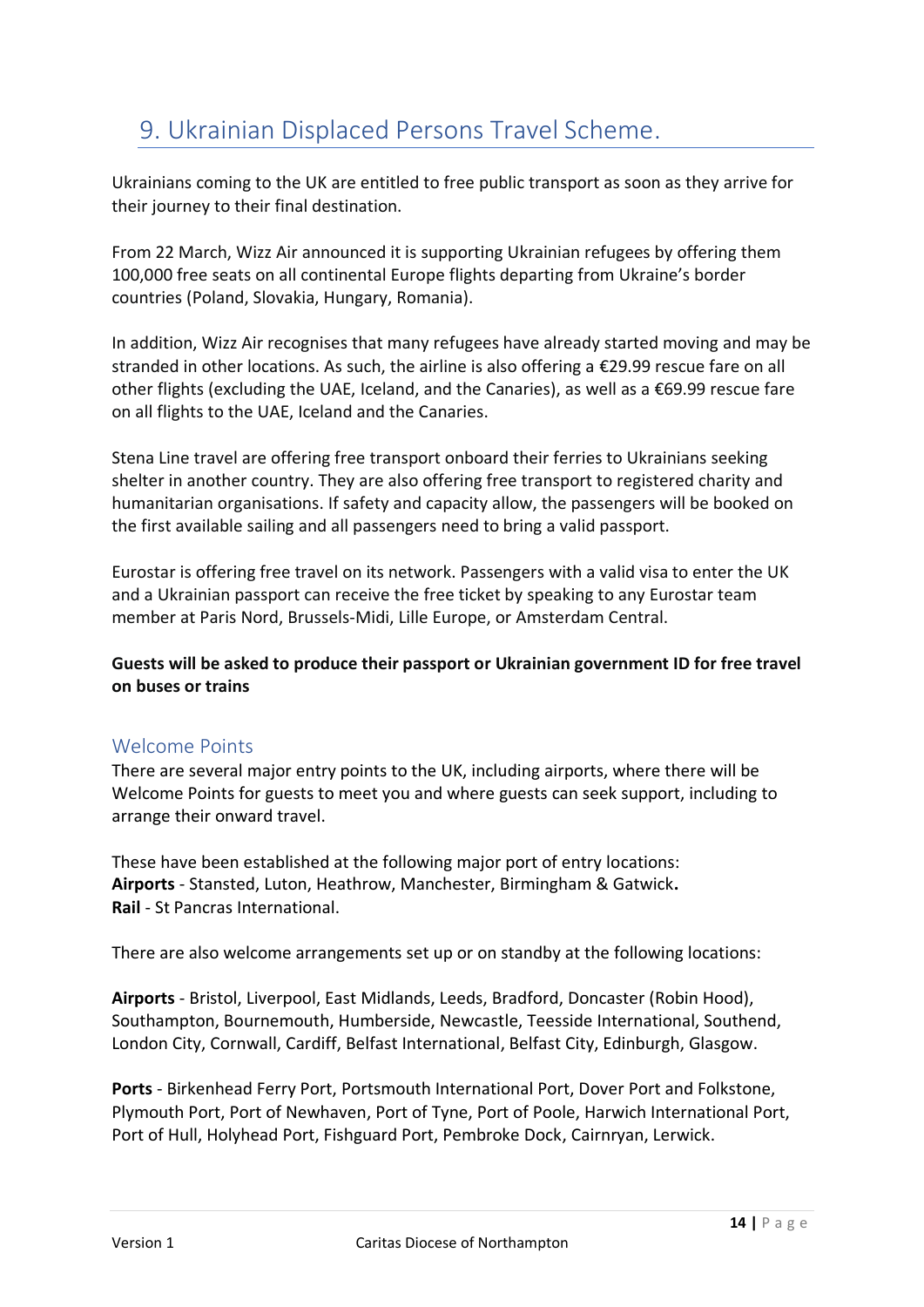**Rail and coach** - London Victoria Rail and Coach station, Wrexham General Station, Cardiff Central Station.

Staff at welcome points will be able to support guests on their arrival to the UK and resolve any immediate problems. This may be through helping make onward travel arrangements, or through answering any questions they may have until you arrive. The Welcome Points will be able to support guests by providing access to a rest area, toilet facilities, telephone, telephone charging facilities and translation capability. In addition, they can provide any necessary immediate assistance including food, drink, (over the counter) medical supplies and other sundries and signposting access to public services and advice.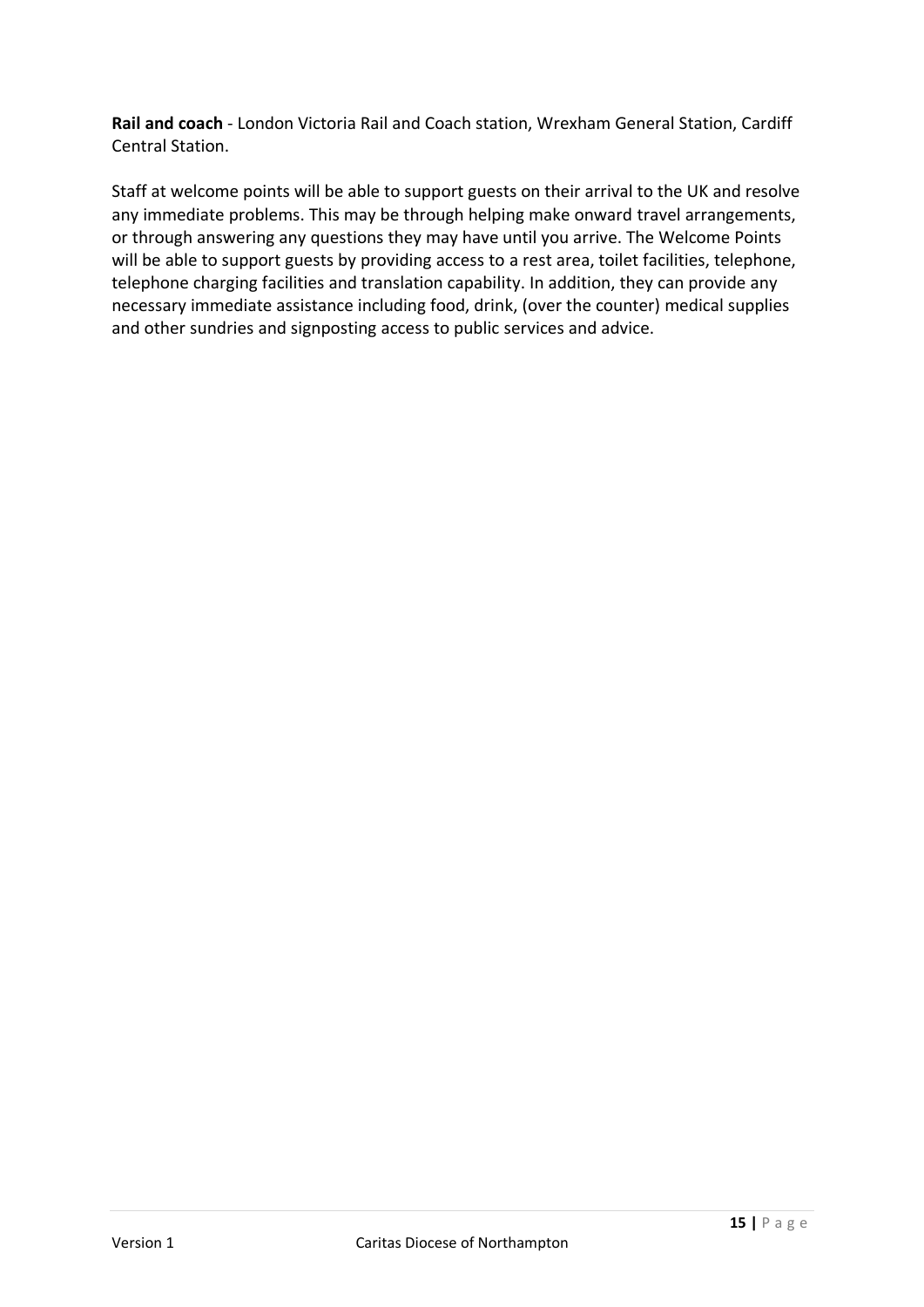<span id="page-15-0"></span>You should help your guest(s) to adjust to life in the UK as soon as you can. You should make sure they are comfortable in their accommodation, and that they have access to basics such as food, bedding, and toiletries.

Your guest will be able to access support from your local council for instance for helping children access school places, as well as from Jobcentre Plus. It would be helpful if you could assist them in registering with a GP and a bank.

Your guests are unlikely to be familiar with the layout of your local area or how to get around easily. Some practical advice on things like getting to and from your home, where the local shops are, and where to catch buses and trains will go a long way. As a sponsor, you're not expected to provide transport for your guests throughout their stay.

It would be helpful to direct your guests to public services. For example, this could involve helping your guests to contact and register with a local GP and NHS dentist. Additional guidance on how to access public services can be found on the gov.uk website.

As a sponsor, the first thing to do will be to make sure guests are comfortable in their accommodation and setup with the basics. They should have enough food and essential supplies like toiletries, and it is worth checking that they've got access to a mobile phone and the internet so they can stay in touch with family and friends.

#### **The Government has produced an excellent Welcome pack that can be downloaded here:**

[https://www.gov.uk/government/publications/welcome-a-guide-for-ukrainians-arriving-in](https://www.gov.uk/government/publications/welcome-a-guide-for-ukrainians-arriving-in-the-uk)[the-uk](https://www.gov.uk/government/publications/welcome-a-guide-for-ukrainians-arriving-in-the-uk)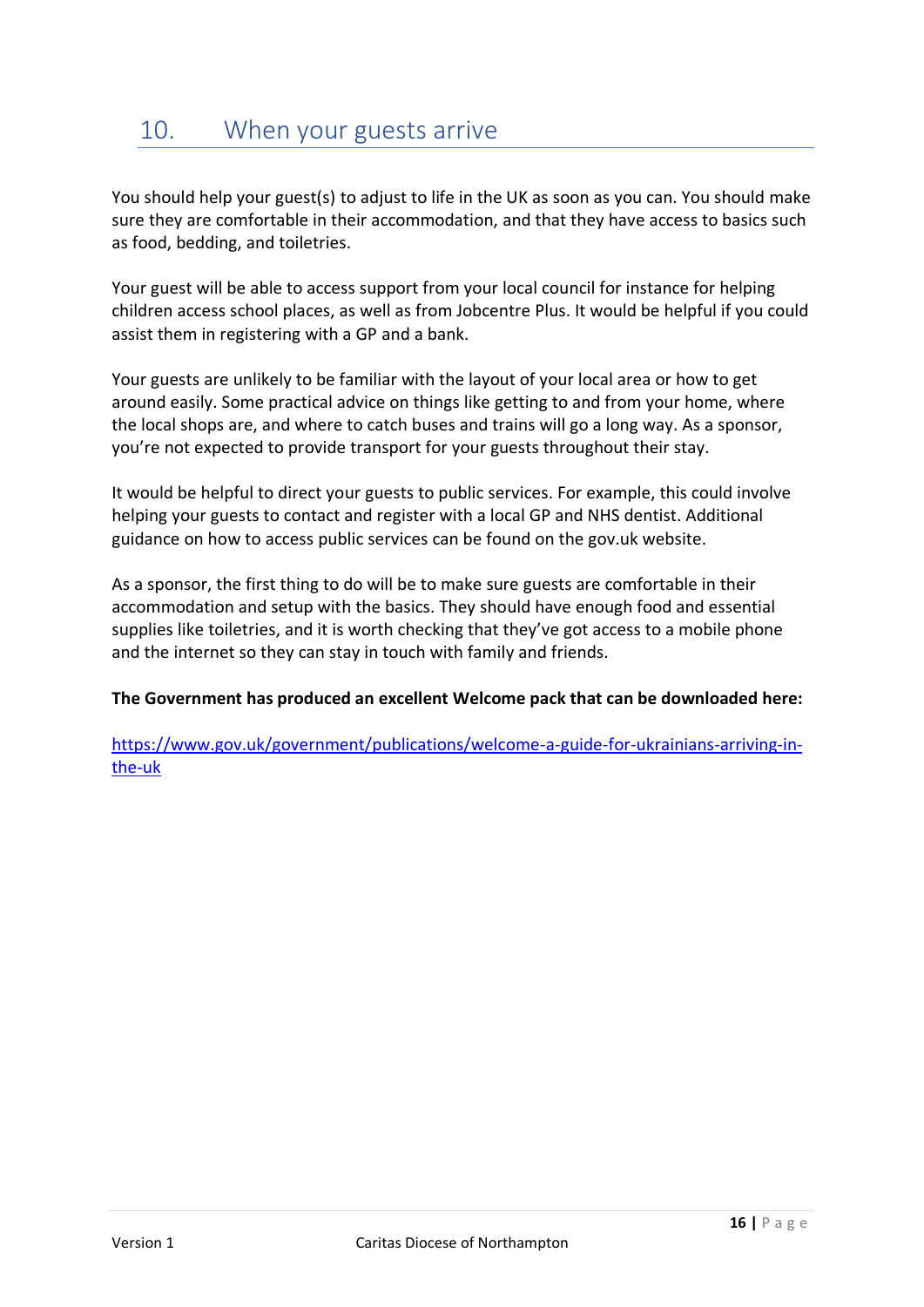# <span id="page-16-0"></span>11. Psychological trauma

Escaping war will contribute to psychological stress and mental health issues (for example, [post-traumatic stress disorder](https://www.nhs.uk/mental-health/conditions/post-traumatic-stress-disorder-ptsd/overview/) (PTSD)) which may not manifest until weeks after displacement. Children may be particularly vulnerable.

Conservative estimates indicate at least 30% of all refugees will develop PTSD at some point, while other estimates go as high as >70%; Given a safe and supportive environment, most refugees will recover from trauma exposure without professional mental health treatment.

The priority should be on helping the Ukrainian refugees feel safe and supported, materially and psychologically. Loss is endemic among refugees. Grief is a normal response to loss. Only when it persists and impairs functioning is it considered a disorder.

Supporting refugee parents, who are coping with persistently high stress, may be the best way to foster healing and resilience in their children. This means that we need to prioritise providing safe and supportive environments. This starts with [meeting basic needs:](https://www.mhe-sme.org/ukraine-crisis-mental-health-impact-young-people/) adequate shelter, food, healthcare, secure legal status, and opportunities to create social support networks with other Ukrainians and with members of the host society.

Basic information about how to access social, medical, educational, and legal services can go a long way towards lowering [anxiety,](https://www.psychologytoday.com/gb/basics/anxiety) while community centres, religious settings, and social gatherings can foster supportive networks that reduce isolation, and allow for the sharing of experiences, information, and resources.

We often believe we need to 'do something' when people experience sadness. We forget that listening with [empathy](https://www.psychologytoday.com/gb/basics/empathy) and respect is actually the very thing we most need to be doing. Recognising the pervasiveness of loss and grief among Ukrainians is important. Making space for sadness and grief when they arise can be very helpful and is something anyone supporting Ukrainian refugees can do. We never want to be intrusive and asking about war experiences is risky and not advised; if people want to talk about the war, that's fine, but, especially at this early stage, it's important to follow their lead, and **not invite disclosure about painful events**. On the other hand, asking about refugees' lives before the war can be an invitation to share deeply valued parts of their non-refugee identities, the treasured roles and activities and places they have left behind, and to which they are likely hoping to eventually return.

Refugee children can be supported in at least two key settings: at home and at school. Although some refugee children may need professional mental health services, particularly if they have been traumatized by extreme acts of violence, the majority of displaced children appear to be [resilient](https://www.psychologytoday.com/gb/basics/resilience) and, like other children, respond well to the reestablishment of safe and supportive family environments. Strengthening and supporting refugee parents must therefore be a top priority.

Finally, schools offer refugee children [structure and positive routines,](https://www.theguardian.com/commentisfree/2022/mar/19/bombs-refugees-ukraine-children-conflict-education) opportunities for social interaction with peers, mastery of the local language, and a sense of hope for the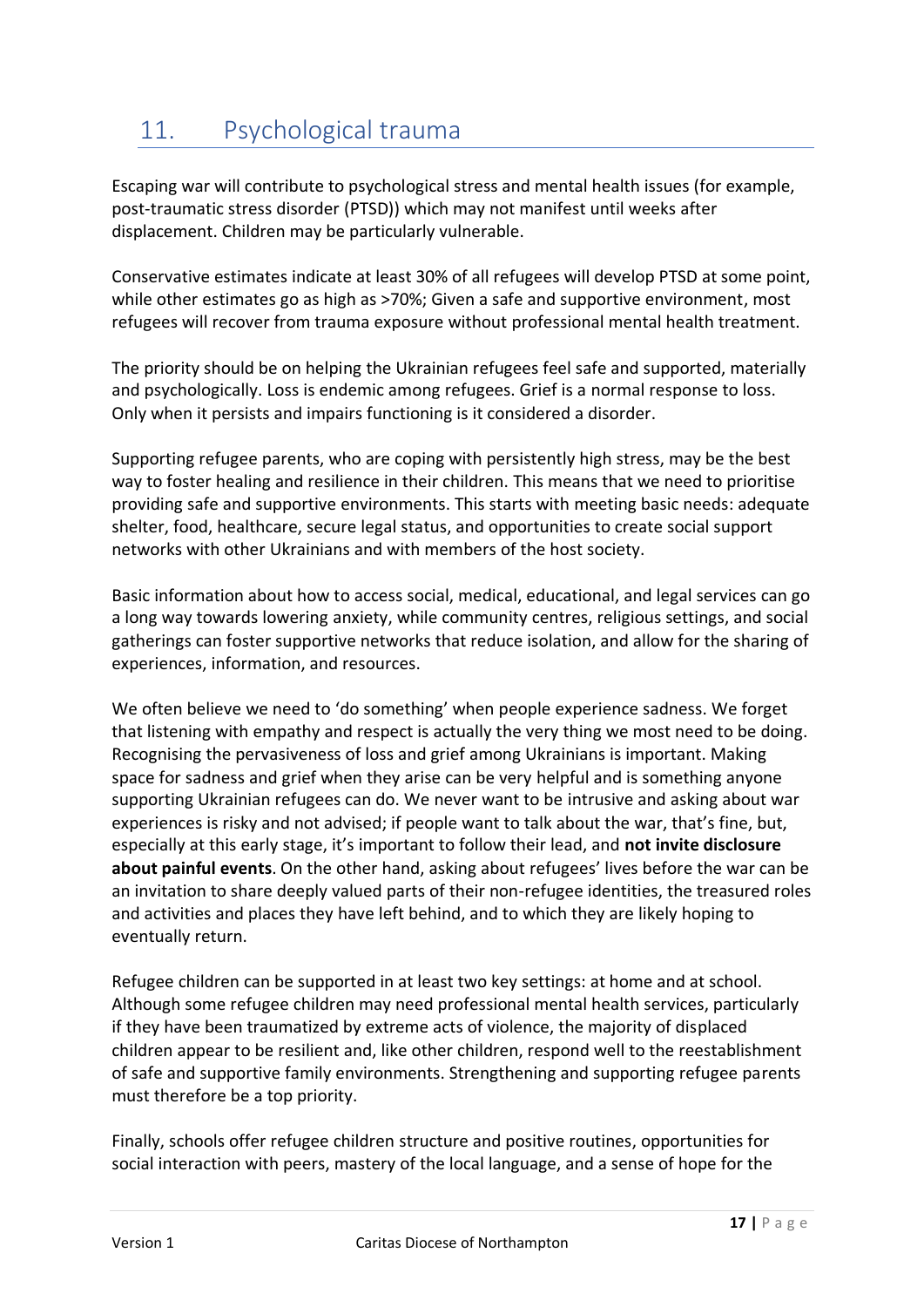future. [Education](https://www.psychologytoday.com/gb/basics/education) is fundamentally future-oriented, helping prepare students for academic and professional success. For children who have left so much of their world behind, this sense of hope can be a powerful antidote to anxiety and despair.

**The role of a sponsor, and the most effective thing they can do is to offer a safe, secure, and welcoming place for Ukrainian families. Your local council is the best place for guests to turn to for support with trauma or mental health concerns at any time.**

Ref: https://www.psychologytoday.com/gb/blog/the-refugee-experience/202204/how-can-we-support-thewellbeing-ukrainian-refugees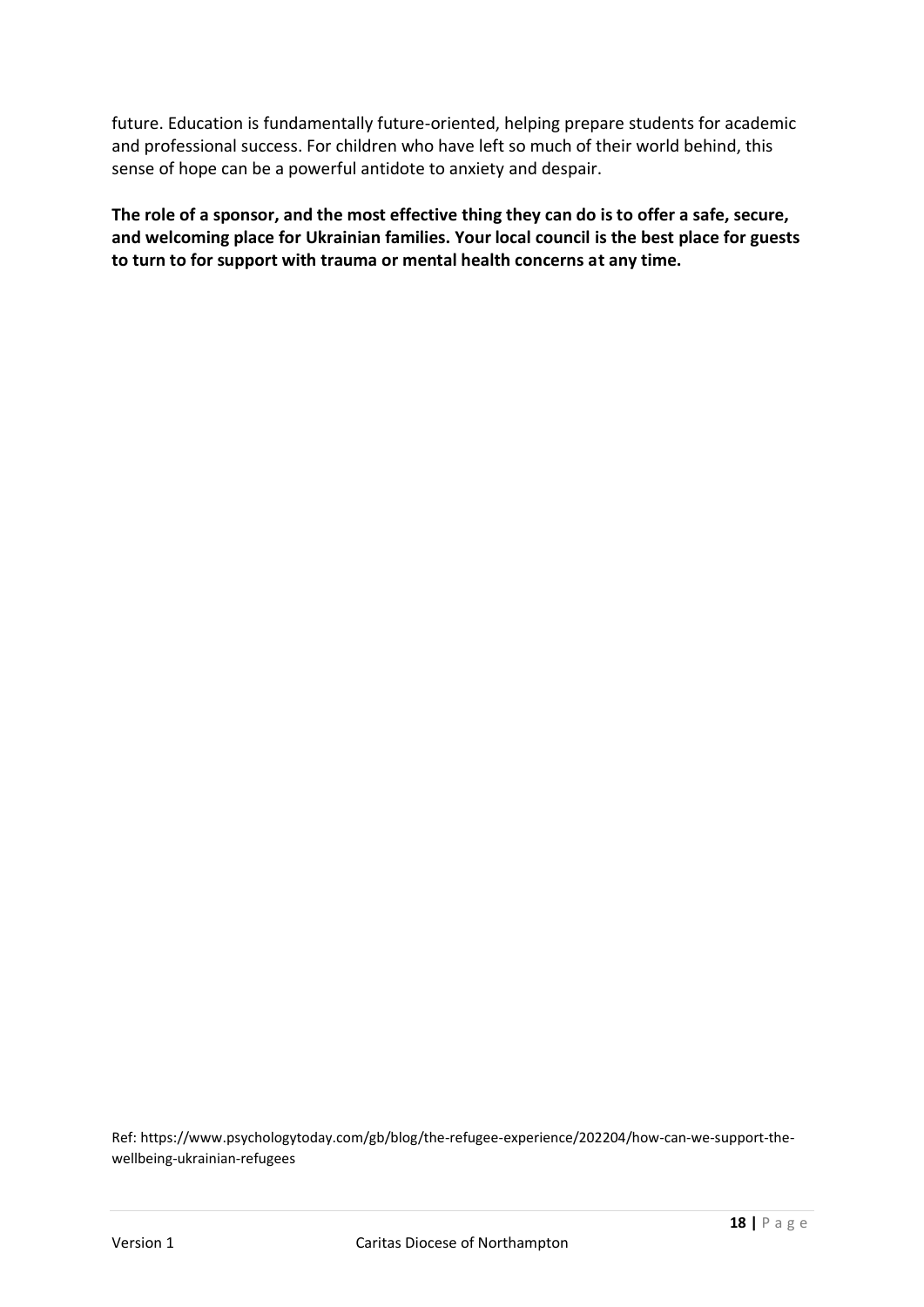<span id="page-18-0"></span>Hosting is of course not for everyone for many reasons.

One of the most important aspects to making the 'Homes of Ukraine' scheme truly beneficial and supportive for those coming to the UK, will be the day to day support that guests are provided when they are here, and not just the providing of accommodation.

It will be extremely important that we build support networks in our parishes and pastoral areas to help and support the hosts themselves, and the visiting families.

Once the families from Ukraine arrive in our parishes, they will need support in many different areas both practical and emotional: such as registering with a G.P and seeking medical assistance, opening a bank account, translation, enrolling children in schools and seeking support or therapy for dealing with the trauma.

Furthermore, it will be extremely important, that the families have a community of Ukrainians close by that can meet in parish halls together to maintain and support each other and their cultural identity.

**Can you provide help and support in any of these areas? Can your parish provide a place for families to meet and gather together?**